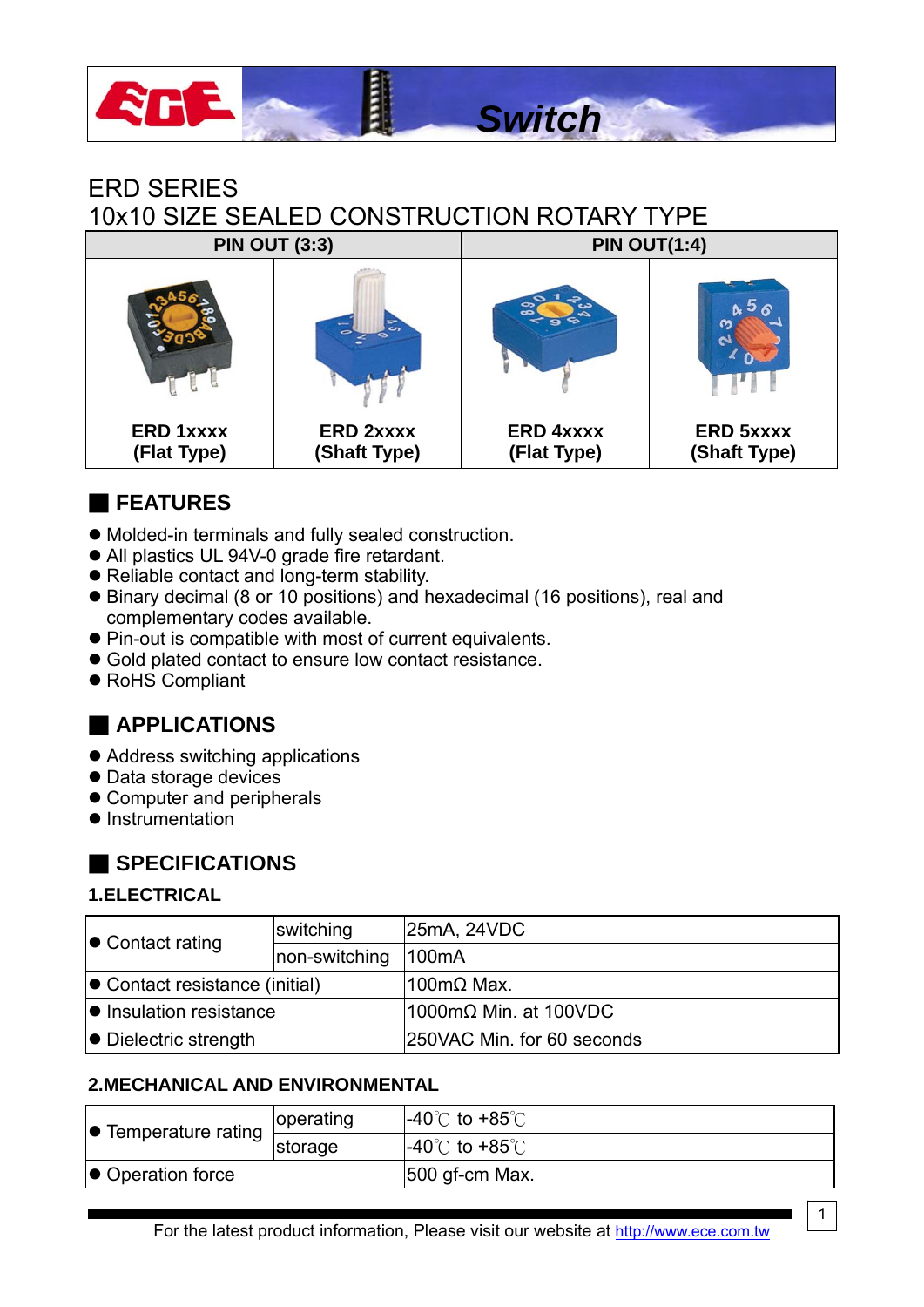



#### ■ **PART NUMBERING SYSTEM**

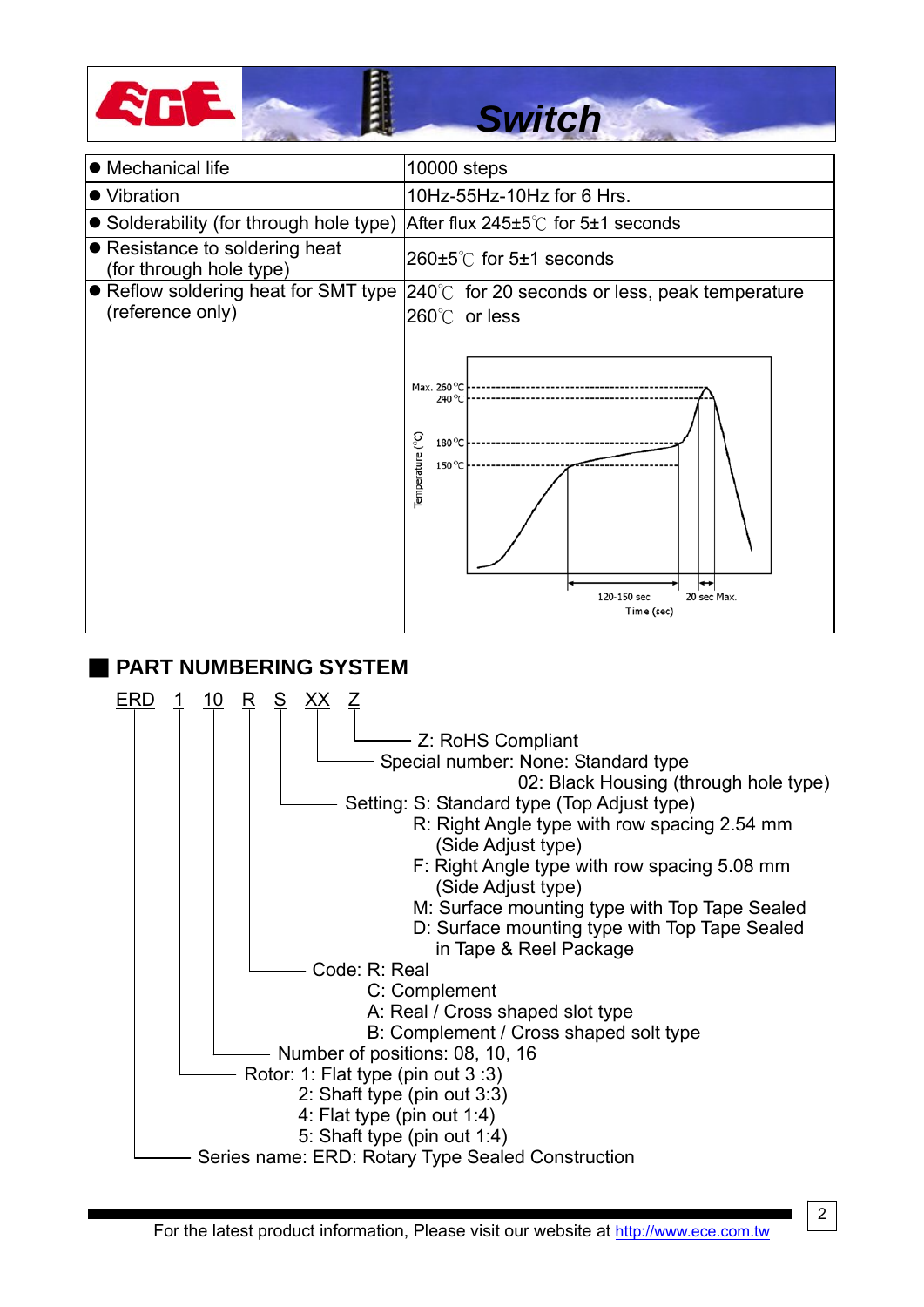

# ■ **CODE**

| PIN NO. | <b>POSITIONS</b> |  |  |   |   |   |  |  |   |   |   |  |  |  | <b>D Real Code</b> |                           |
|---------|------------------|--|--|---|---|---|--|--|---|---|---|--|--|--|--------------------|---------------------------|
|         |                  |  |  | 4 | 5 | 6 |  |  | 9 | A | B |  |  |  |                    | Rotor color:              |
|         |                  |  |  |   |   |   |  |  |   |   |   |  |  |  |                    | White (3:3), Yellow (1:4) |
| כי      |                  |  |  |   |   |   |  |  |   |   |   |  |  |  |                    | ○ Complement Code         |
|         |                  |  |  |   |   |   |  |  |   |   |   |  |  |  |                    | Rotor color:              |
| 8       |                  |  |  |   |   |   |  |  |   |   |   |  |  |  |                    | Red (3.3), Orange (1.4)   |

#### ■ **CONSTRUCTION**



## ■ **PACKING**

#### **1.Tape & Reel Packaging (Per EIA STANDARD)**

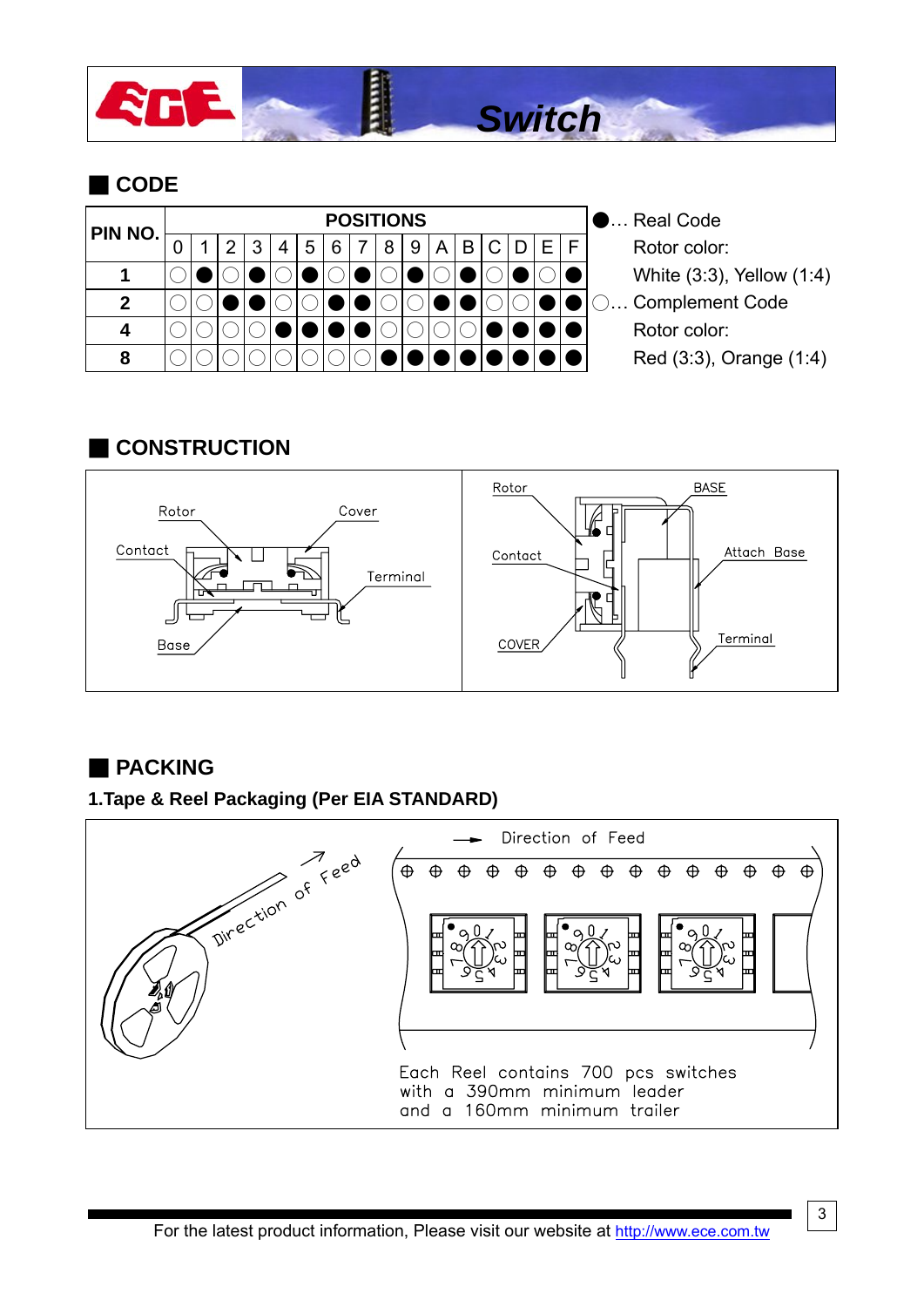

### ■ **OPTIONS**

- 1.Special marking available upon request
- 2.Shaft Cover 418-80100 (White 3:3) 418-80200 (Red 3:3) 418-80300 (Yellow 1:4)
	- 418-80400 (Orange 1:4)





*Switch*

3.Shaft (For Cross Slot Type Only) 418-90010 (White 3:3) 418-90020 (Red 3:3)







## ■ **INTRODUTION to ECE ROTARY DIP SWITCH**

| <b>SIZE</b>      | <b>POSITIONS</b> | <b>CODE</b>                | PIN OUT | <b>ROTOR</b> | <b>TYPE</b>           | <b>PART NUMBER</b>     |
|------------------|------------------|----------------------------|---------|--------------|-----------------------|------------------------|
| 8,10,16<br>10x10 |                  | REAL,<br><b>COMPLEMENT</b> |         | FLAT,        | <b>ISTANDARD</b>      | ERD1xxxS, ERD2xxxS     |
|                  |                  |                            | 3:3     | <b>SHAFT</b> | <b>RIGHT ANGLE</b>    | ERD1xxxR/F, ERD2xxR/F  |
|                  |                  |                            |         | <b>FLAT</b>  | <b>SMT</b>            | ERD1xxxM               |
|                  |                  |                            |         |              | <b>SMT IN T&amp;R</b> | ERD1xxxD               |
|                  |                  |                            | 1:4     | FLAT,        | <b>STANDARD</b>       | ERD4xxxS, ERD5xxxS     |
|                  |                  |                            |         | <b>SHAFT</b> | <b>RIGHT ANGLE</b>    | ERD4xxxR/F, ERD5xxxR/F |
|                  |                  |                            |         | <b>FLAT</b>  | <b>SMT</b>            | ERD4xxxM               |
|                  |                  |                            |         |              | ISMT IN T&R           | ERD4xxxD               |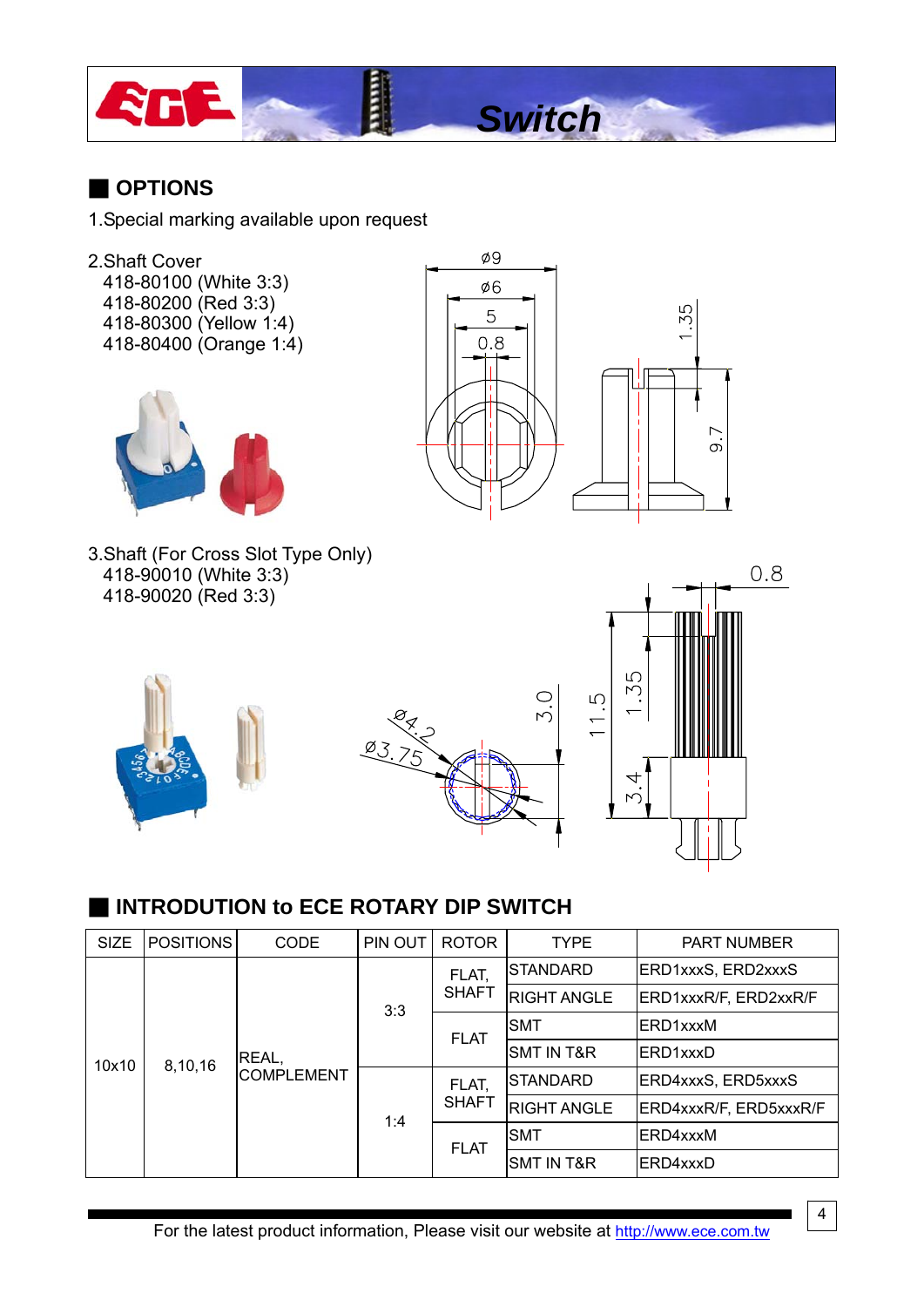#### E **Switch DIMENSIONS AND CIRCUITRY** UNIT:mm(inch) **PIN OUT 3:3** ERD1XXXS Flat Type P.C.B. LAYOUT (TOP VIEW)  $0.25 \pm 0.1$  $(0.010)$  $5 ± 0.3$  $10±0.3$  $(0.197)$  $(0.394)$ 0日 日 日 0  $2.62 \pm 0.4$ <br>(0.300)  $7.62 \pm 0.1$

l a ○自 自 自○

 $3.5 \pm 0.3$ 

 $(0.138)$ 

 $2.54 \pm 0.1$ 

 $(0.100)$ 

 $5.08 \pm 0.1$  $(0.200)$ 

 $\frac{10 \pm 0.3}{(0.394)}$ 

 $5.4 \pm 0.3$ 

 $(0.213)$ 



 $\overline{5}$ 

 $(0.300)$ 

Ø0.8 HOLE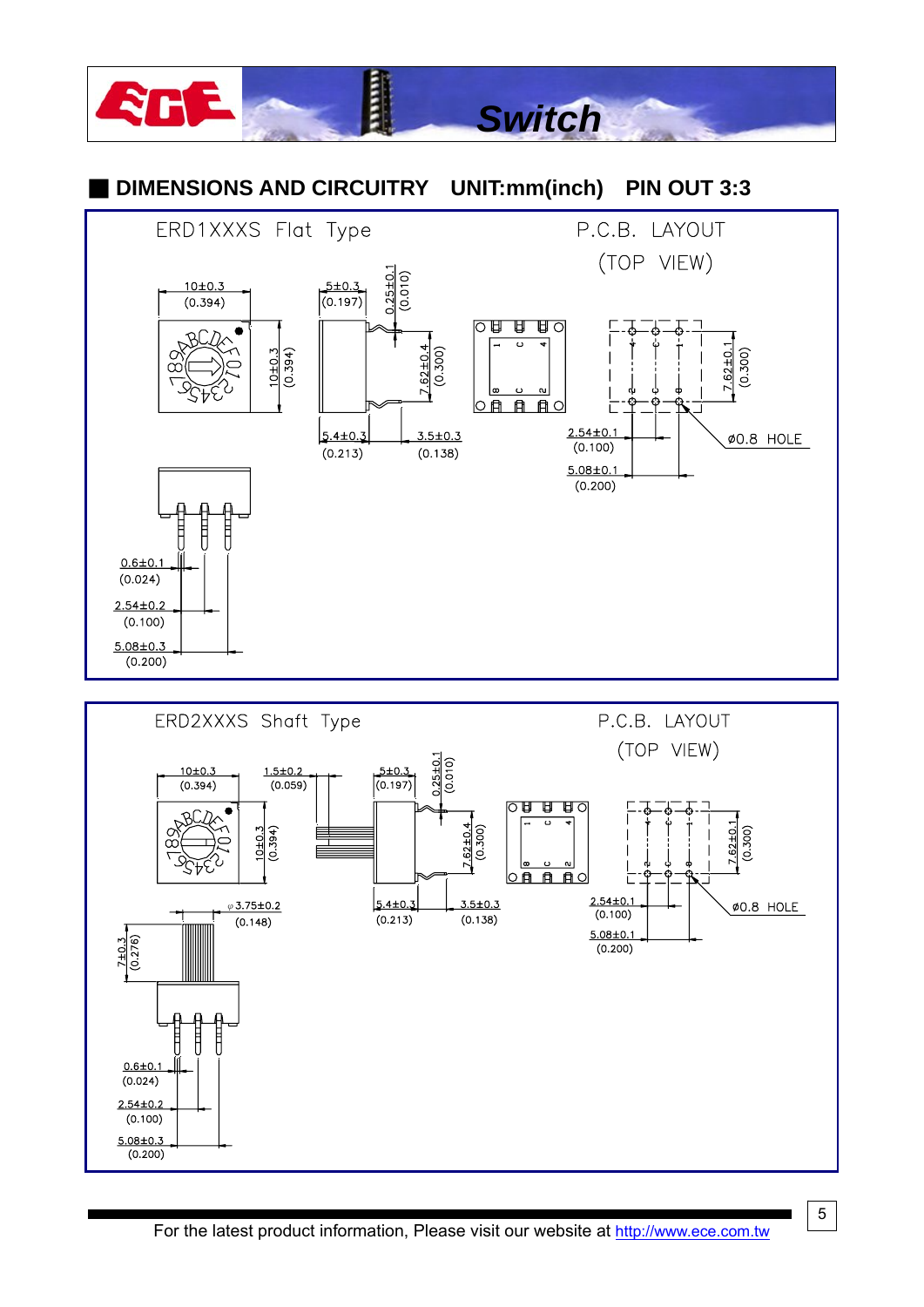

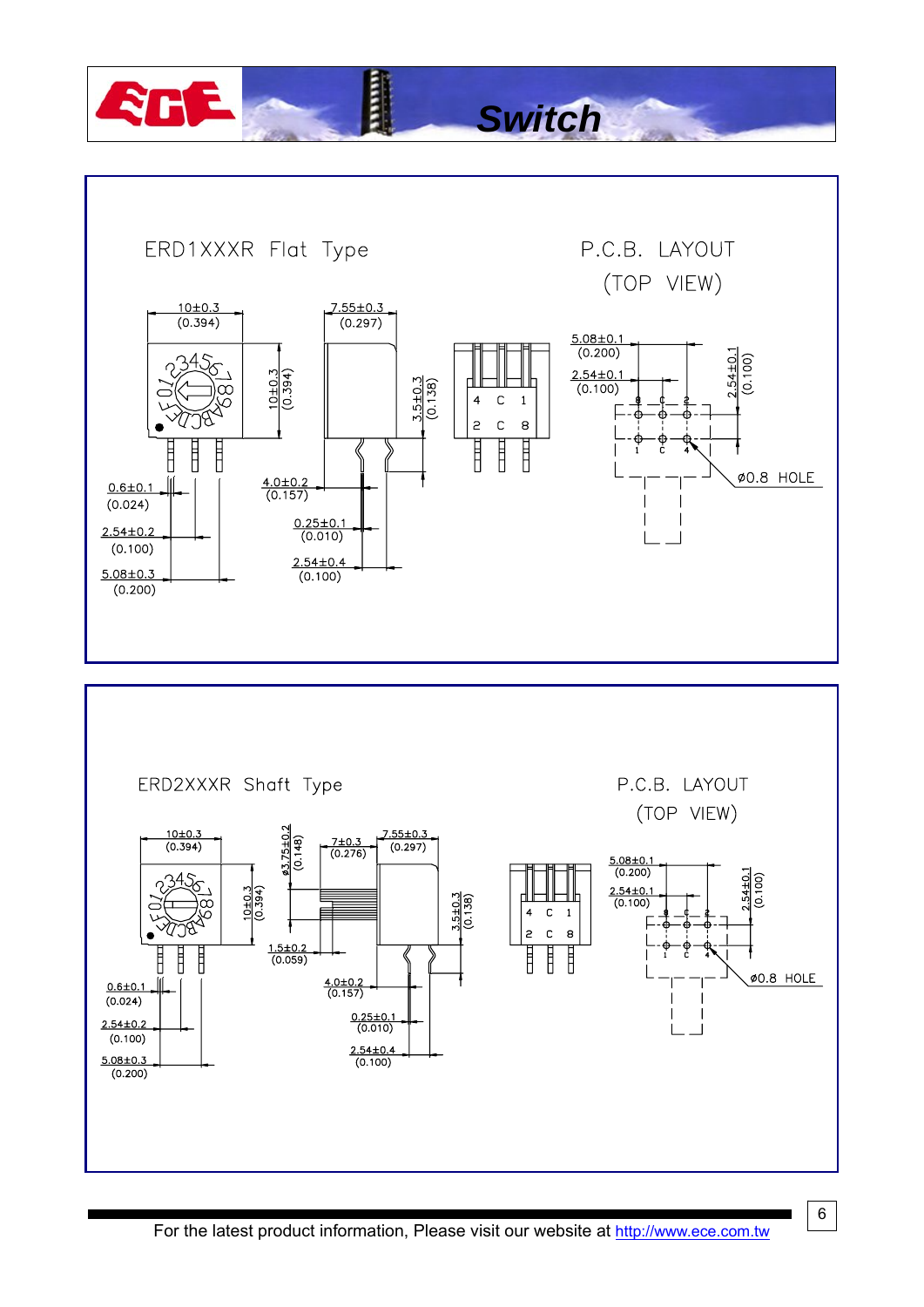

*Switch*

i



For the latest product information, Please visit our website at http://www.ece.com.tw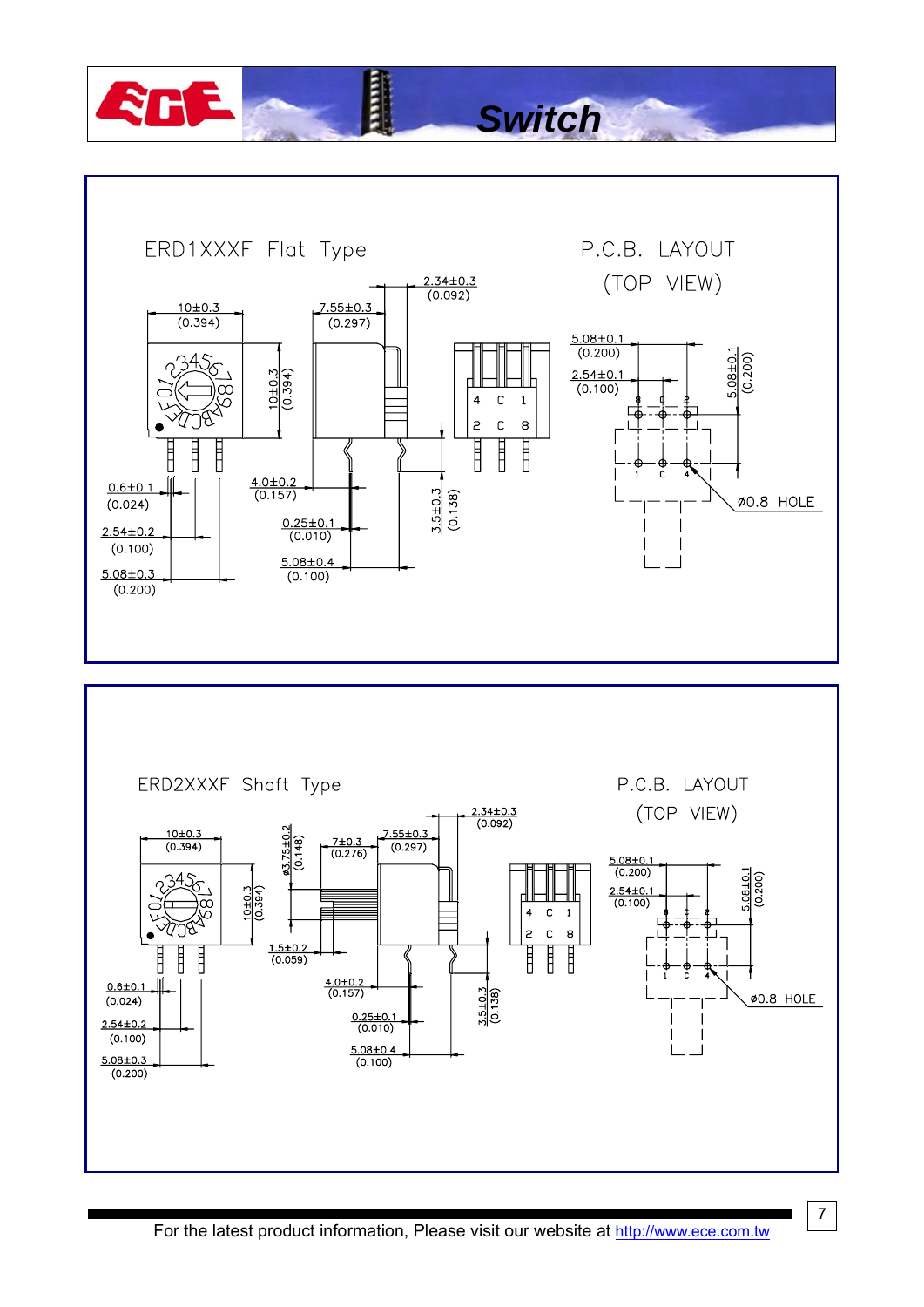



**DIMENSIONS AND CIRCUITRY** UNIT:mm(inch) **PIN OUT 1:4** 



 $\boldsymbol{8}$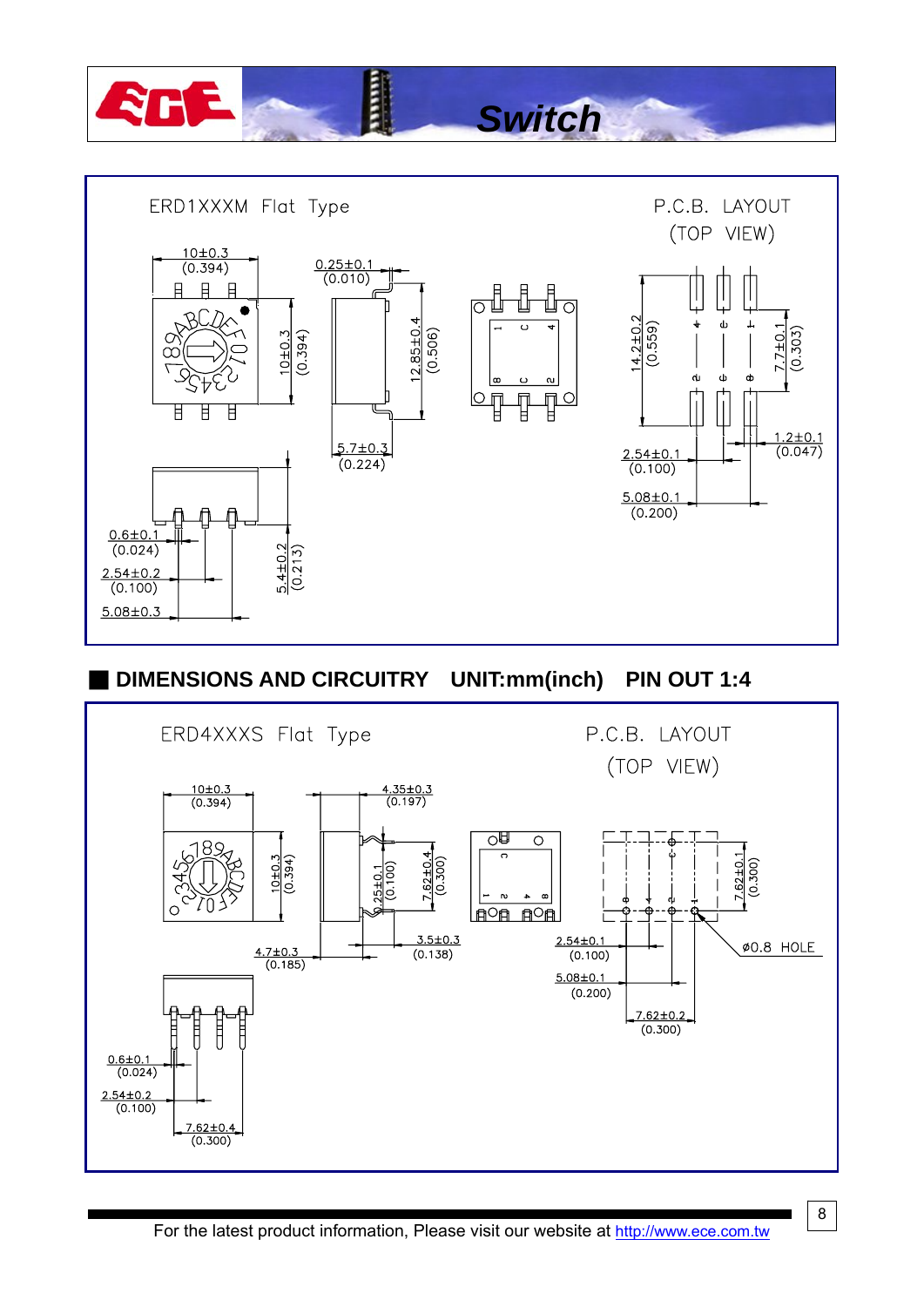

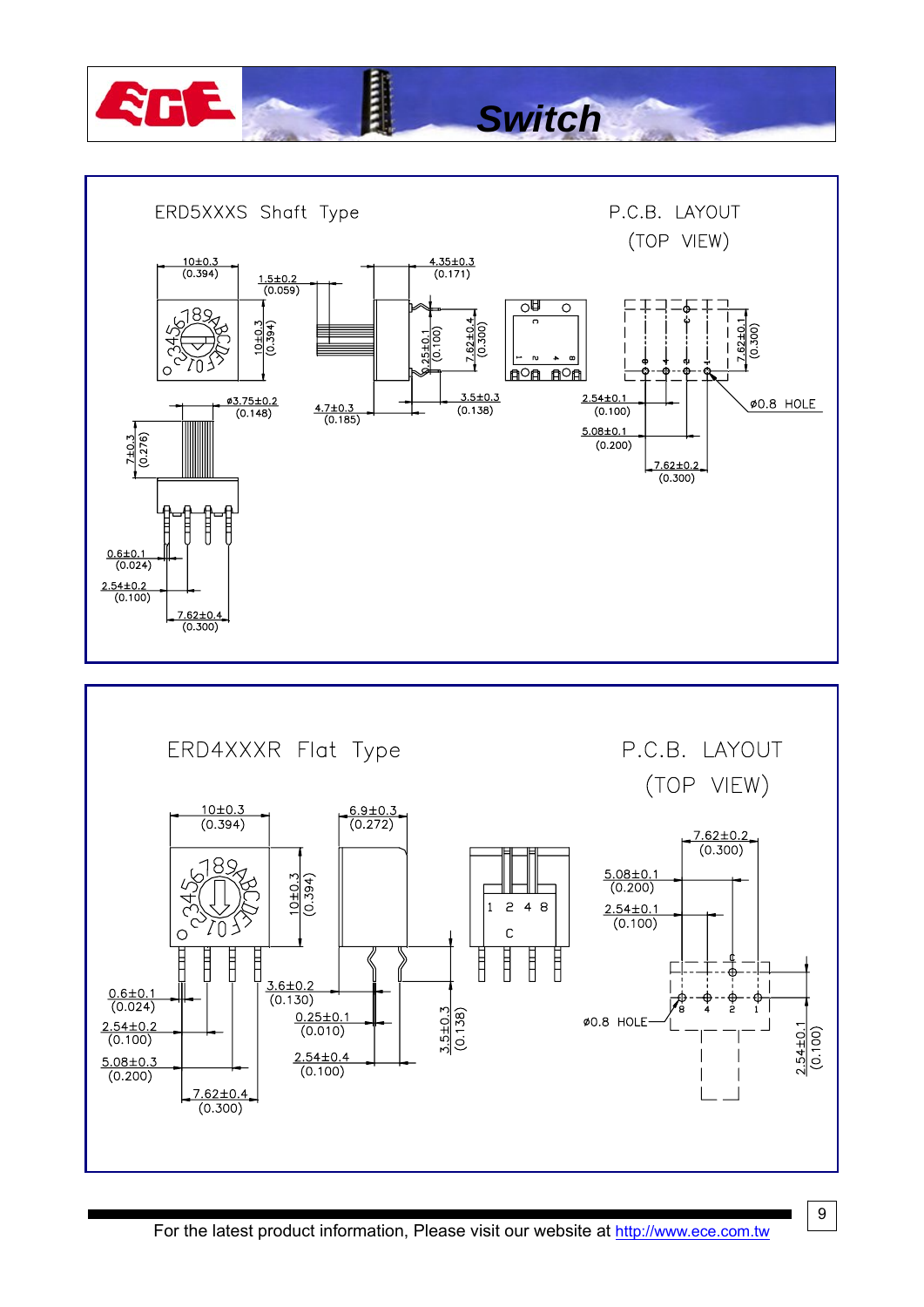**HILLE** 

P.C.B. LAYOUT ERD5XXXR Shaft Type (TOP VIEW) 75±0.2  $\frac{10 \pm 0.3}{(0.394)}$  $\sqrt{(0.148)}$  $\frac{6.9 \pm 0.3}{(0.272)}$  $7 ± 0.3$  $\frac{7.62 \pm 0.2}{(0.300)}$  $(0.276)$ 89  $\frac{5.08\pm0.}{(0.200)}$  $\frac{10+0.3}{(0.394)}$  $\overline{c}$ 4 8  $\frac{2.54\pm0.1}{(0.100)}$ VΠ  $\mathbf c$  $\circ$  $1.5 \pm 0.2$ I  $\overline{\mathbf{H}}$ Ë Ħ Ì  $(0.059)$ Ħ Ħ  $\frac{3.6 \pm 0.2}{(0.130)}$  $\frac{0.6 \pm 0.1}{(0.024)}$  $\overrightarrow{r}$  $\frac{3.5 \pm 0.3}{(0.138)}$  $\frac{0.25 \pm 0.7}{(0.010)}$ Ø0.8 HOLE- $2.54\pm0.1$  (0.100)  $\frac{2.54 \pm 0.2}{(0.100)}$  $\frac{2.54 \pm 0.4}{(0.100)}$  $\frac{5.08 \pm 0.3}{(0.200)}$  $7.62 \pm 0.4$ <br>(0.300)

*Switch*



For the latest product information, Please visit our website at http://www.ece.com.tw